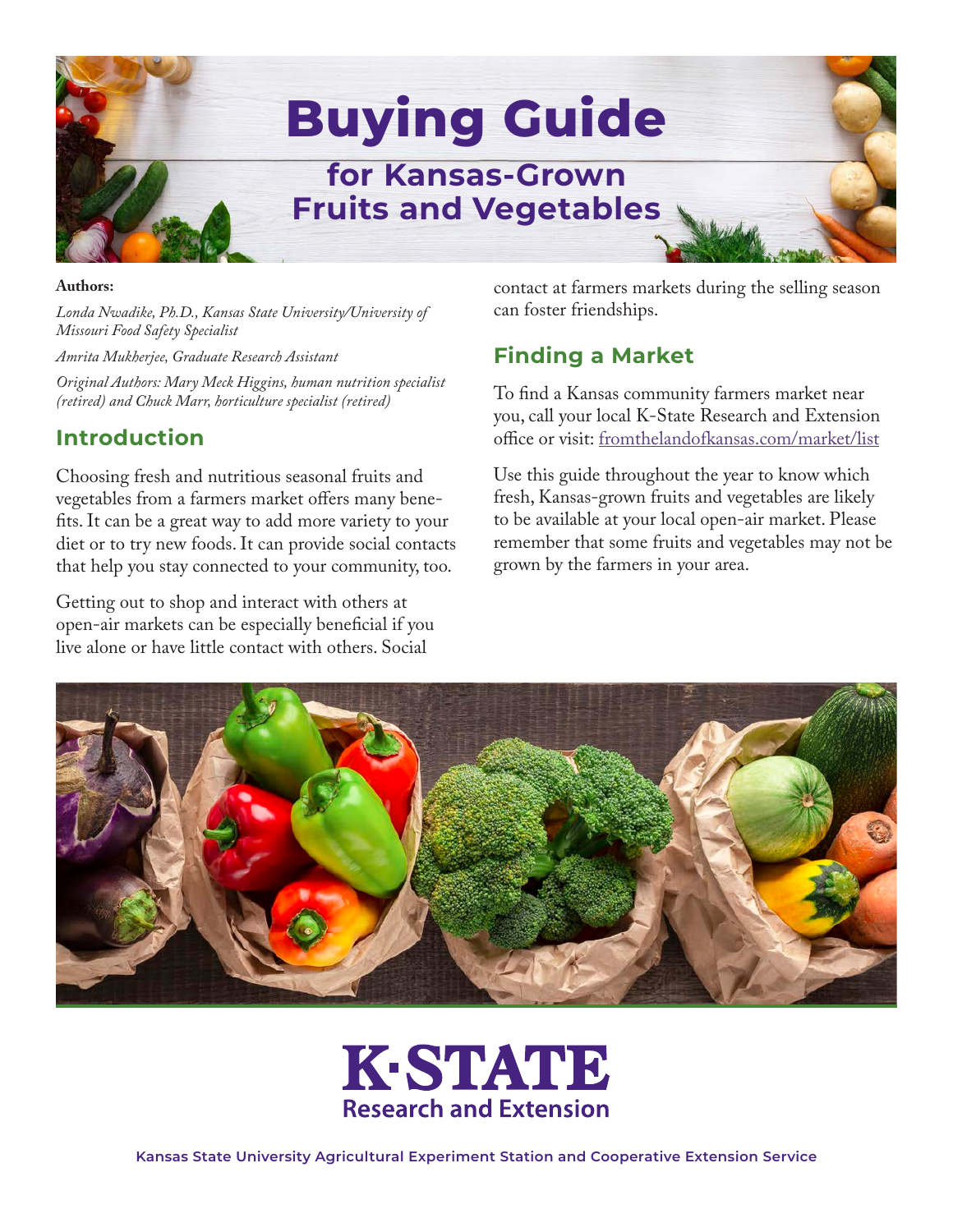

# **Harvest Calendar**





**K-State Research and Extension 2**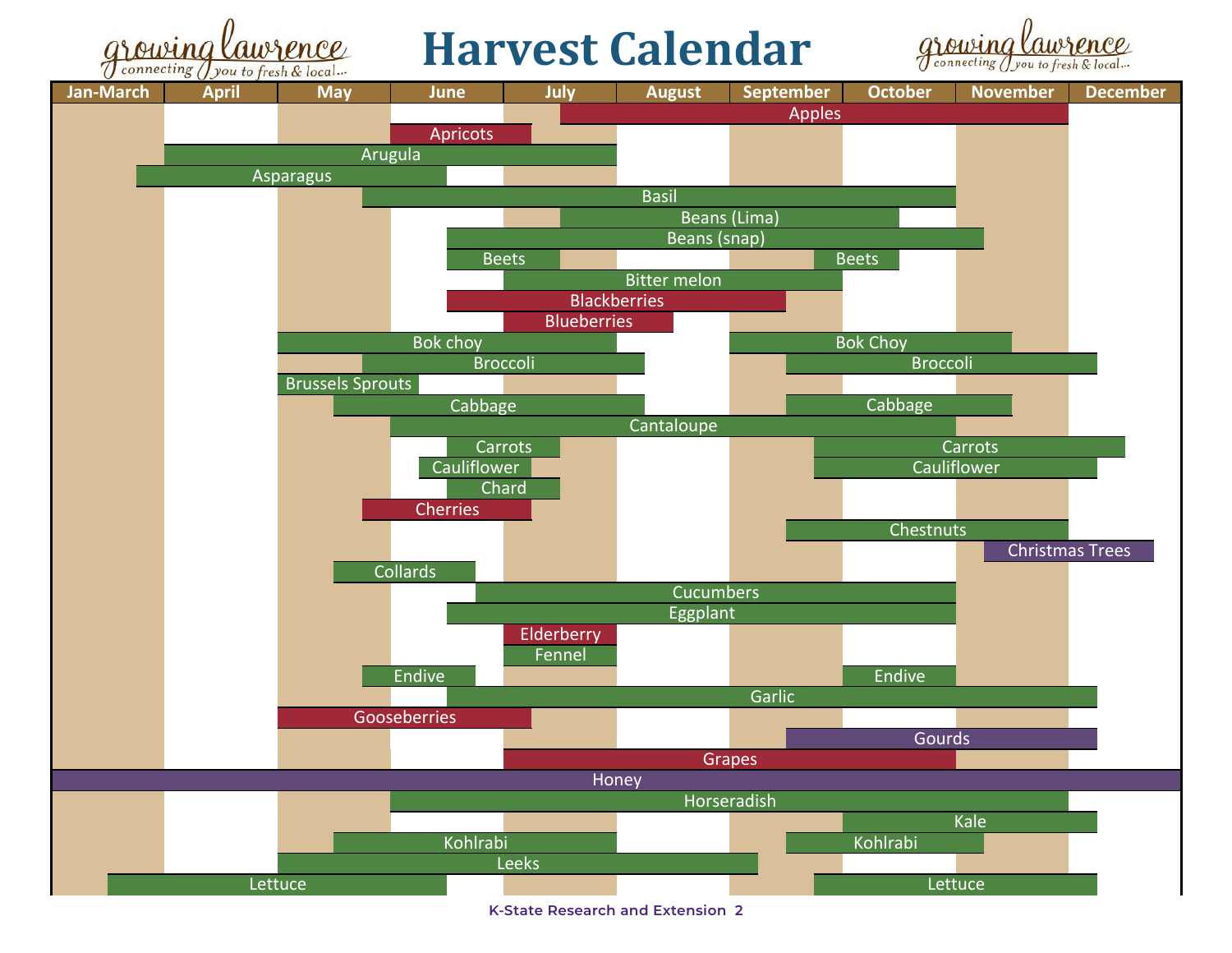

For more information contact K-State Research and Extension - Douglas County, 2110 Harper St, Lawrence, www.douglas.ksu.edu, 785-843-7058

*Harvest Calendar used with permission from Growing Lawrence*

**K-State Research and Extension 3**